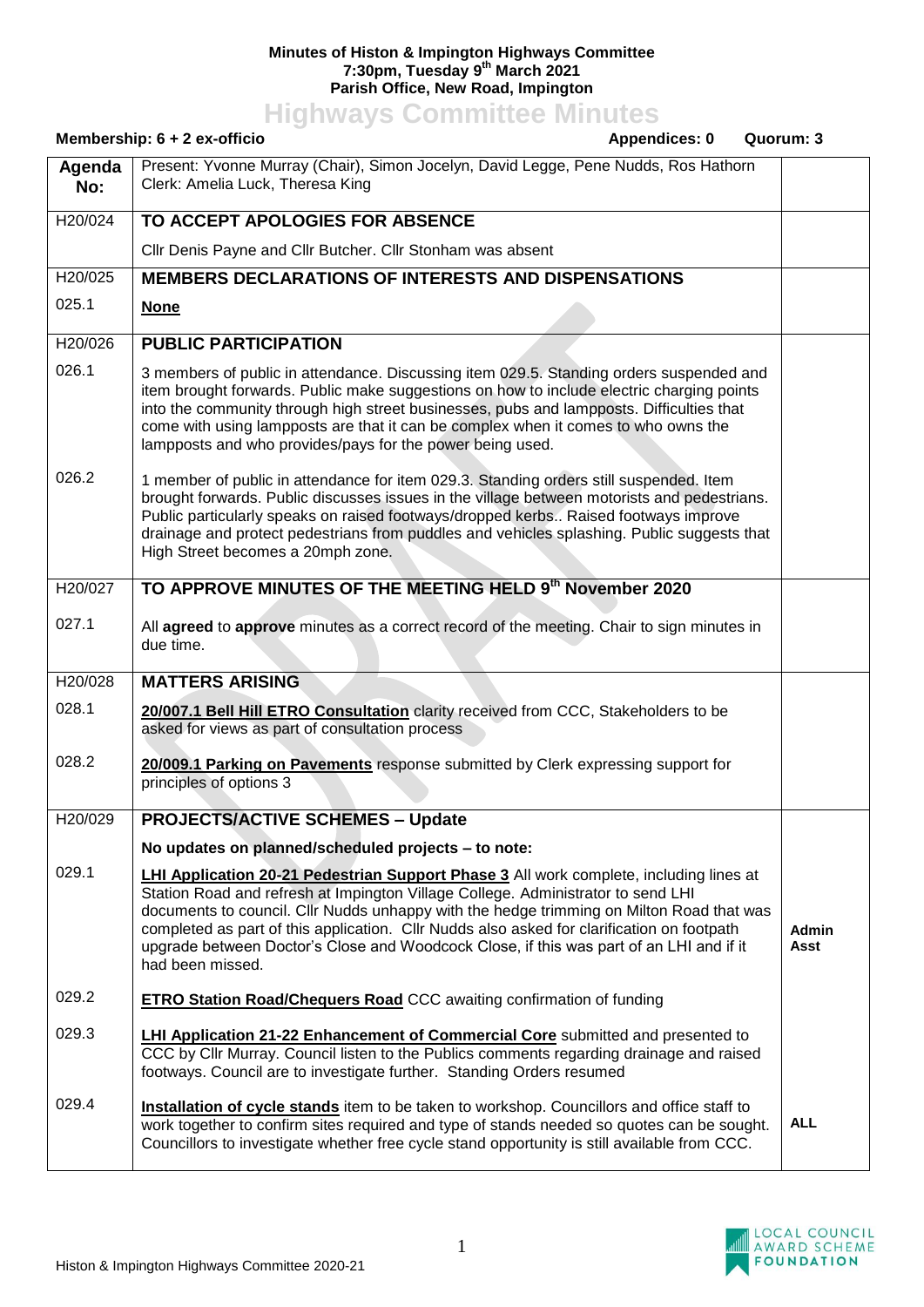| 029.5   | Electric Vehicle charging Cllr Hathorn to investigate whether grant funding is still available                                                                                                                                                                                                                                                                                                                                                                                                      |               |
|---------|-----------------------------------------------------------------------------------------------------------------------------------------------------------------------------------------------------------------------------------------------------------------------------------------------------------------------------------------------------------------------------------------------------------------------------------------------------------------------------------------------------|---------------|
|         | from SCDC. Item to be deferred to Committee Workshop and brought back to Committee                                                                                                                                                                                                                                                                                                                                                                                                                  |               |
|         | with a proposal to be decided. Also sits under Climate Emergency Working Group.                                                                                                                                                                                                                                                                                                                                                                                                                     |               |
|         | Standing Orders were resumed.                                                                                                                                                                                                                                                                                                                                                                                                                                                                       |               |
| H20/030 | <b>BUDGET &amp; PROJECT PLANNING</b>                                                                                                                                                                                                                                                                                                                                                                                                                                                                |               |
| 030.1   | To note actions for 3 year plan as submitted to F&A committee on 7th December and<br>agree/plan delivery of projects. Budgets to be sent to committee.                                                                                                                                                                                                                                                                                                                                              |               |
| 030.2   | To discuss and approve improved methods of communication for Highways committee to<br>increase transparency, knowledge and response rates. Council to create document in                                                                                                                                                                                                                                                                                                                            | Office/YM     |
|         | attempt to encourage the public to report problems to CCC themselves. This document will<br>be published on noticeboards and website/Facebook. Office staff to purchase more<br>magnets for noticeboard at School Hill.                                                                                                                                                                                                                                                                             | <b>Office</b> |
|         |                                                                                                                                                                                                                                                                                                                                                                                                                                                                                                     |               |
| 030.3   | To discuss and approve methods of responding/communicating Highways information to<br>Residents. Already discussed at item 030.2.                                                                                                                                                                                                                                                                                                                                                                   |               |
| 030.4   | To discuss and approve plan to collect and monitor data for Parish Council Asset Register<br>and increased response rate. Spreadsheet not ready at this time. Item to be deferred to<br>future meeting when asset register is available.                                                                                                                                                                                                                                                            |               |
| 030.5   | To Review information on Bus Shelters and identify the refurbishment in this year's budget.<br>Ready for preparation of the Capital Bid. Item to be taken to workshop.                                                                                                                                                                                                                                                                                                                              | <b>W/Shop</b> |
| 030.6   | To receive update on the Capital Bid including discussion with CIIr Venables on drainage<br>issues with raised footpaths. Discussed already at item 029.3.                                                                                                                                                                                                                                                                                                                                          |               |
| 030.7   | To receive update from Cllr Murrays meeting with highways officer James Broder and<br>identification on next steps in improving Highways process. Cllr Murray has met with James<br>Broder and discussed highways issues within the village such as hedging and flooding at<br>Garden Walk. Cllr Nudds suggests that ditches around Gatehouse Road Allotments be<br>cleared out again as the site is liable to flooding.                                                                            | YM            |
| 030.8   | To receive update from Cllr Hathorn regarding IVC Traffic & Access. Cllr Hathorn gives<br>update where she states that the root of the problem is that access hasn't changed since<br>the school first opened. The new Cavendish school will cause additional traffic. IVC have<br>told students to not use Park Drive as an access route due to the new school. Cllr Hathorn<br>to meet with IVC principal Victoria Hearn once meeting is scheduled. All of highways<br>committee welcome to join. | <b>RH</b>     |
| H20/031 | <b>OTHER CORRESPONDENCE and HIGHWAYS MATTERS</b>                                                                                                                                                                                                                                                                                                                                                                                                                                                    |               |
| 031.1   | Guns Lane - request for Parish Council to consider installation of information<br>board/signage to indicate bridal way status. Clerk has contacted residents regarding<br>signage. Actions delayed until future meeting due to staffing changes. Cllr Nudds believe<br>this is a County Council matter. Committee to ask County Councillor David Jenkins for<br>advice on this.                                                                                                                     |               |
| 031.2   | Local Highways Initiative Application 22-23 - Impington Village College have expressed<br>aspirations to submit an application with the support of the Parish Council. Administrator<br>contacted Victoria Hearn (principal at IVC) however no update as of yet.                                                                                                                                                                                                                                    |               |
| H20/032 | Date of next meeting                                                                                                                                                                                                                                                                                                                                                                                                                                                                                |               |
|         | Tuesday 9 <sup>th</sup> March 2021; 25 <sup>th</sup> May 2021 (election of Committee Chair)                                                                                                                                                                                                                                                                                                                                                                                                         |               |
| H20/033 | Items for next agenda                                                                                                                                                                                                                                                                                                                                                                                                                                                                               |               |
|         | Actions from upcoming Workshop- date to be decided in due time.<br>Review of LHI Works 20/21                                                                                                                                                                                                                                                                                                                                                                                                        |               |
|         | Asset Register data collection                                                                                                                                                                                                                                                                                                                                                                                                                                                                      |               |